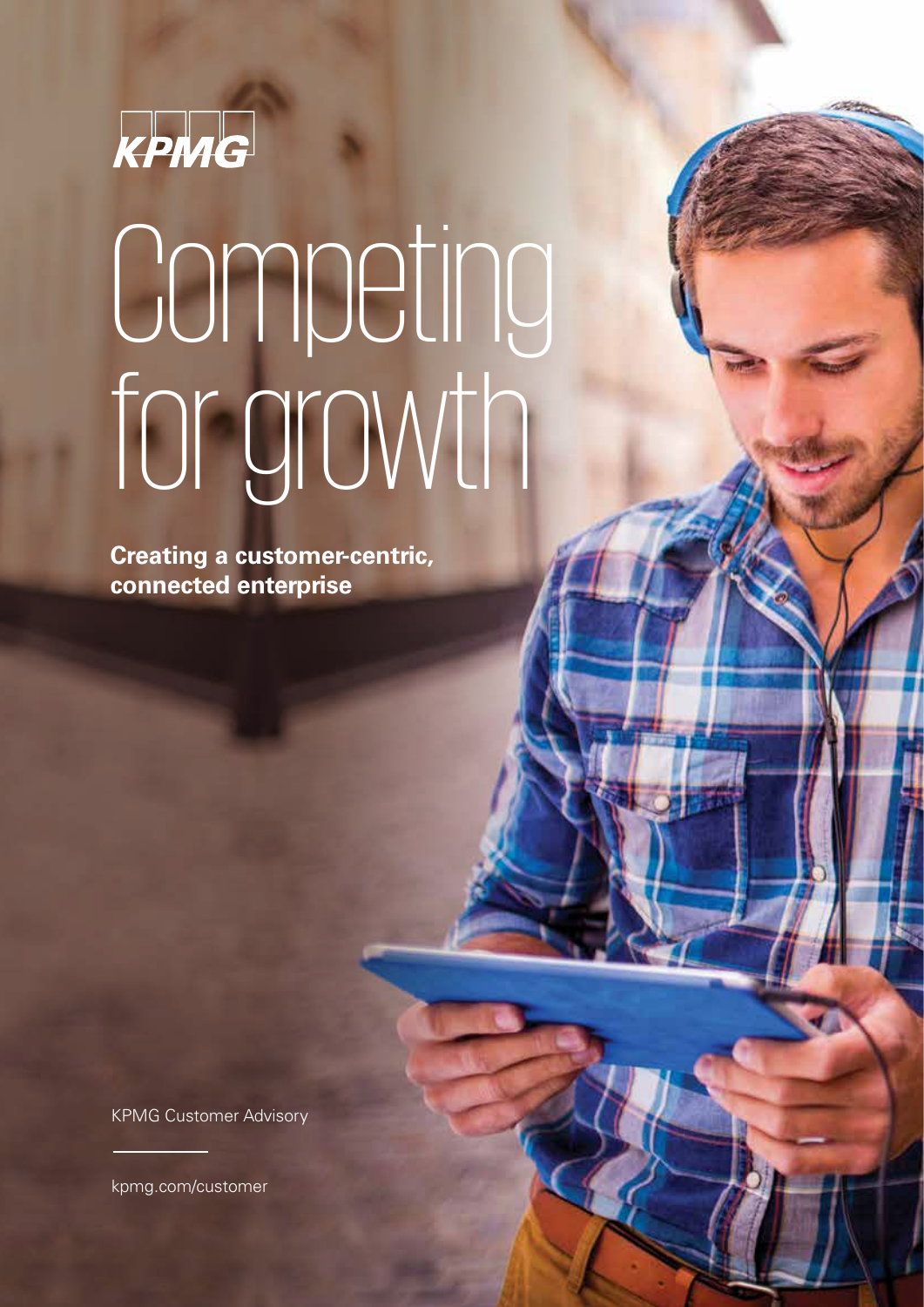# Contents

**Introduction**  $\bigcup_{n=1}^{\infty}$ 

**How can you stay ahead of rising customer expectations?**<br> **expectations?**<br> **expectations?** 

**Becoming a connected enterprise**  $\qquad \qquad \bigcap_{n=1}^{\infty}$ 

**Capturing the value opportunity in a Capturing the value opportunity in a**<br>connected enterprise<br>
and a set of the connected enterprise<br>
and a set of the connected enterprise

© 2017 KPMG International Cooperative ("KPMG International"). KPMG International provides no client services and is a Swiss entity with which the independent member frms of the KPMG network are affliated.

**Charting the way forward** 14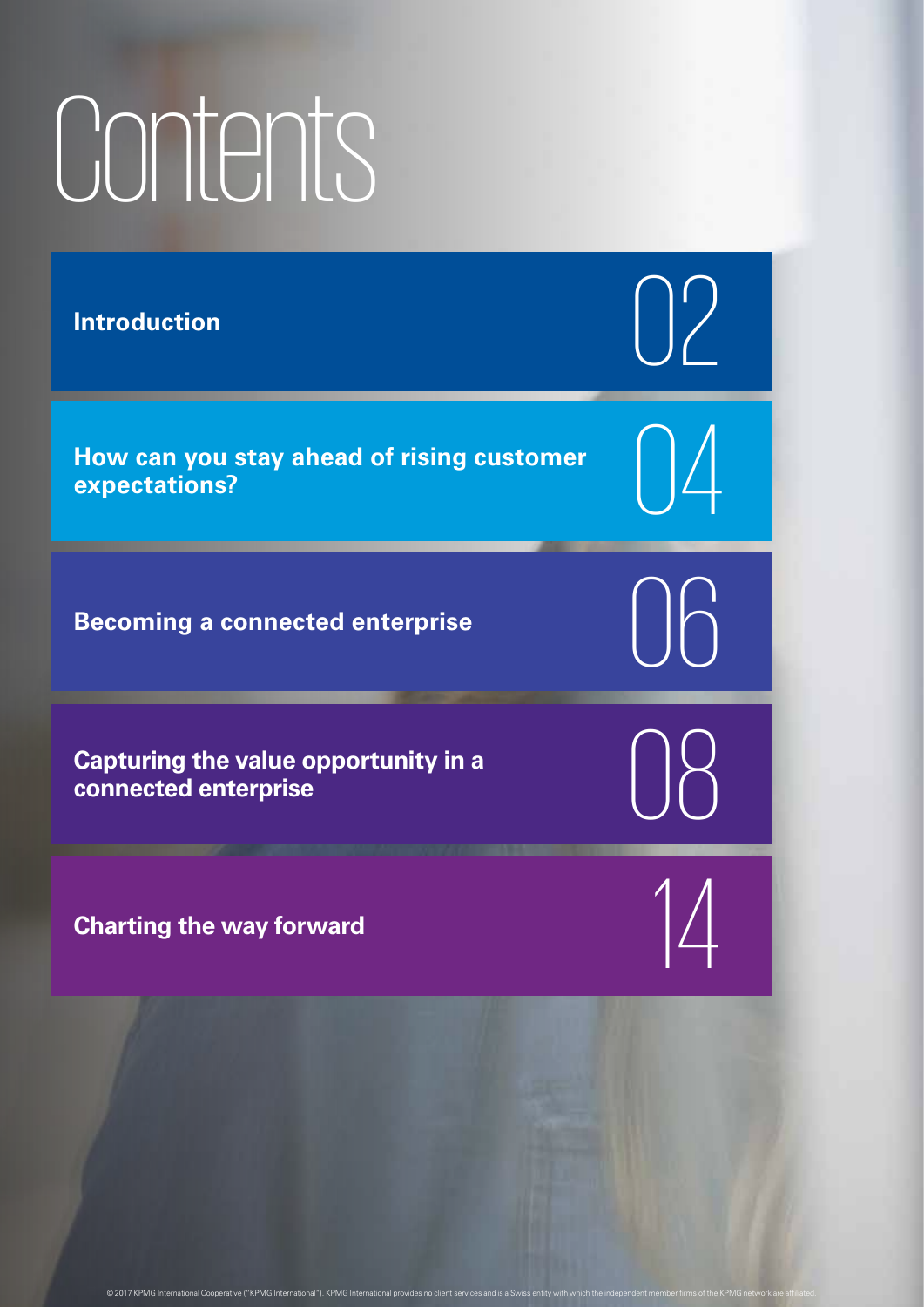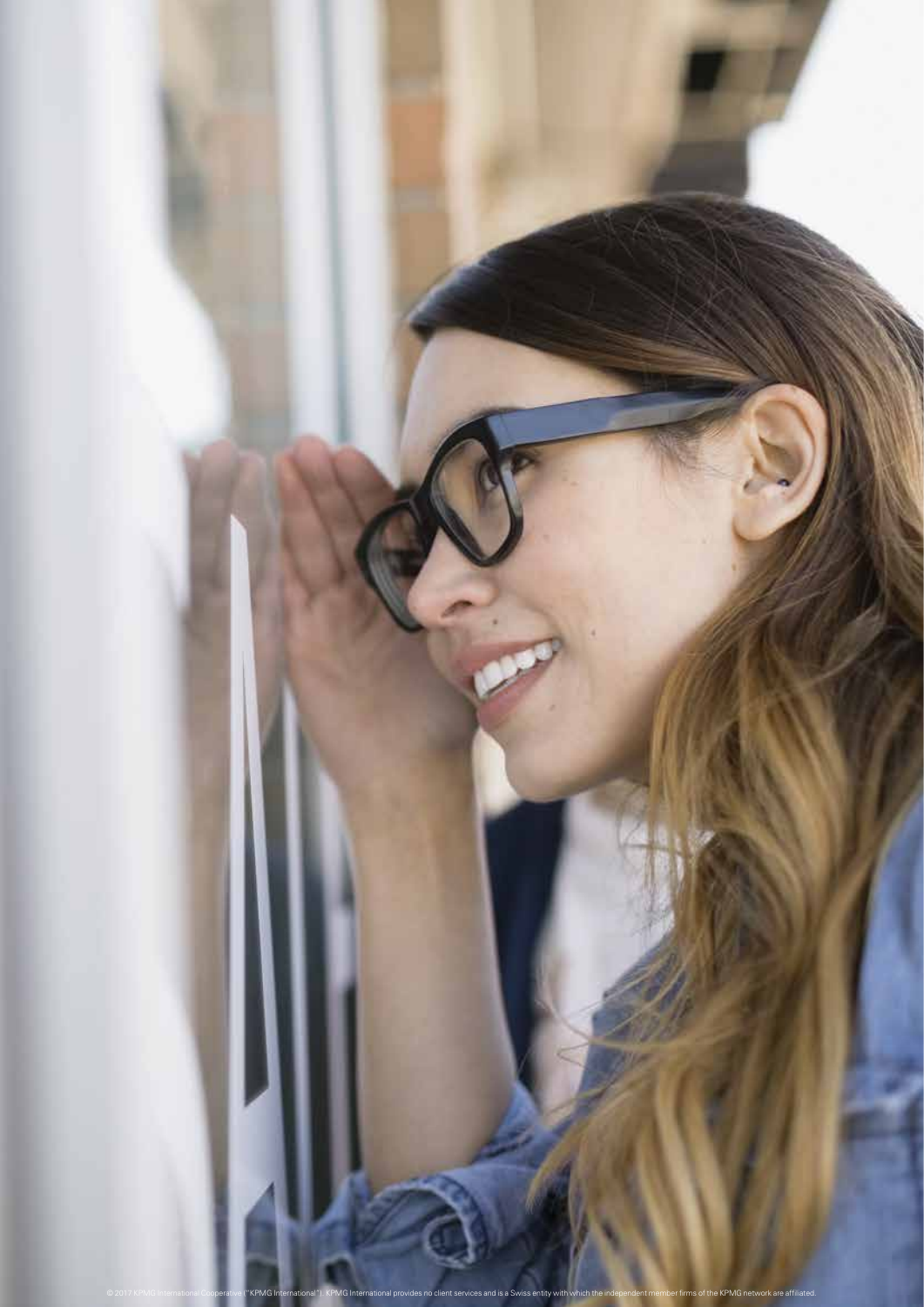# Introduction

Omnichannel is one of the biggest management buzzwords of the digital age. But while multiple cross-channel interactions are important for customer engagement, they alone are not enough for companies to compete in today's environment. Especially when profitability is at stake.

At a time when poor customer experience can go viral in a matter of minutes, companies can live or die by the way they deliver services, respond to issues and manage customer expectations. Indeed, CEOs themselves feel a growing responsibility to represent the best interests of their customers, according to KPMG International's 2017 CEO Outlook Survey.

I believe the key to growth lies in the ability to design and deliver compelling, seamless customer experiences, which require alignment across the front, middle and back office. They need to be connected with five stakeholder groups: customers, business functions, employees, partners, and the digital ecosystem.

Many CEOs concur. Fifty-fve percent said they have aligned their middle- and back-office processes to support a more

customer-centric approach to front-office operations. Their goal is simple: to deliver proftable customer experiences.

This report focuses on the value of being a customer-centric organization and the steps to achieve it. With insight from our 2017 CEO survey and KPMG-commissioned Forrester research of more than 1,200 organizations, we address how to look beyond omnichannel interactions to build a connected enterprise. Such an enterprise can help you navigate the challenges of digital disruption, compete effectively in a rapidly evolving marketplace and drive profitable growth.



**Julio Hernandez** 

Lead Partner of the KPMG Global Customer Center of Excellence and Customer Advisory Lead for KPMG in the US

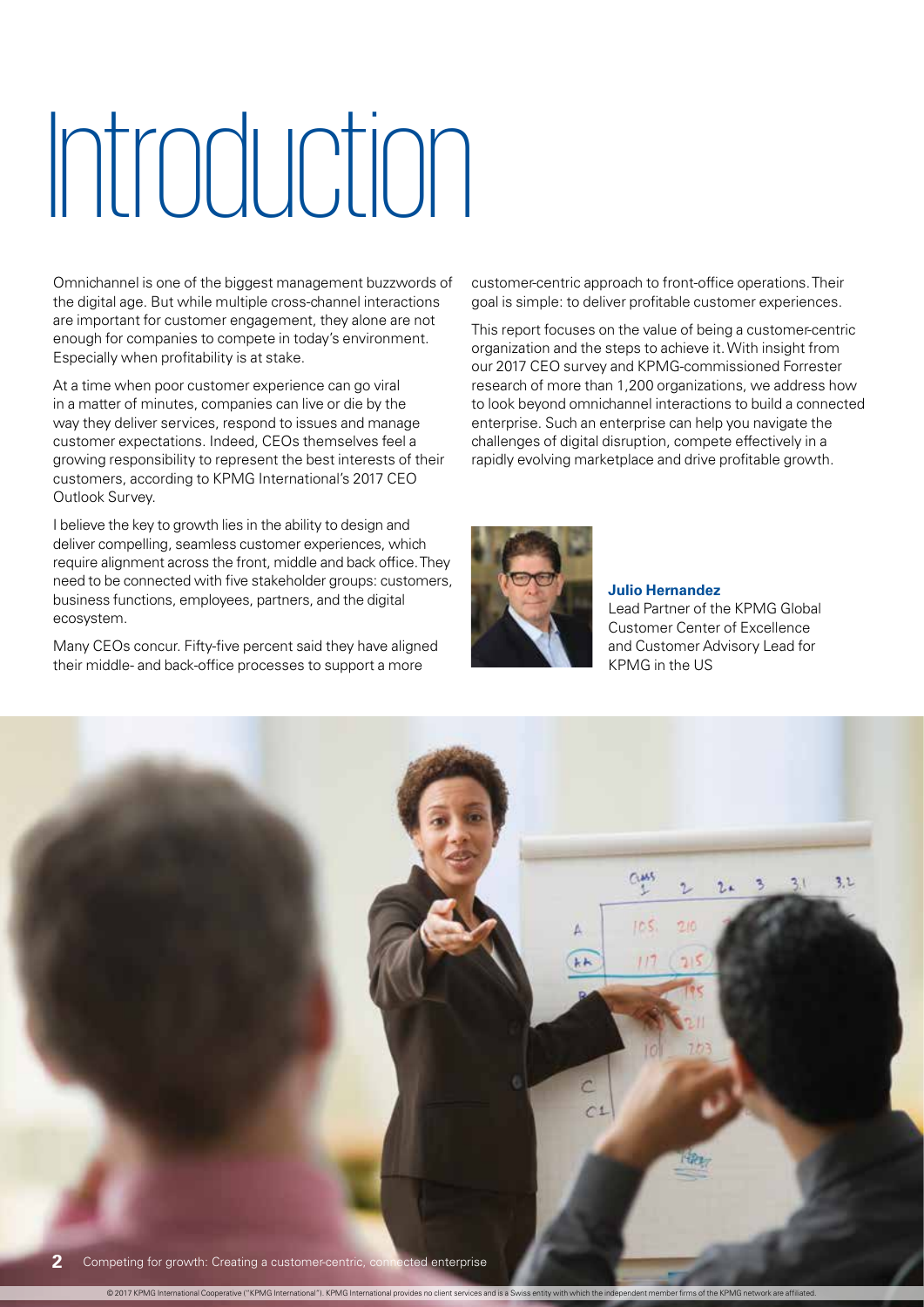### View from the top

CEOs understand that customer-centricity leads to growth. This is beginning to flter into their organizations.

### **View from CEOs\***

Representing the interests of customers



70% contract the best interests of their and the term of the set interests of their and the set interests of their and the set interests of their and the set interests of their and the set interests of their and the set in of CEOs feel a growing responsibility customers.

### Building trust with customers



 $61\%$  and  $61\%$  with customers is among their top three  $61\%$ of CEOs agree that building greater trust priorities.

### Depth of customer insight



 $56\%$  of CEOs are concerned about the data they<br> $\frac{1}{3}$  are basing decisions on and 45 percent say the depth of customer insight is hindered by lack of quality data.

### Aligning the organization



of CEOs have aligned their middle- and back-office processes to reflect a more customer-centric approach to their frontoffice operations.

Source: \**Disrupt and Grow, 2017 CEO Outlook*, KPMG International. \*\*Commissioned study conducted by Forrester Consulting on behalf of KPMG International, July 2016, of 1,290 global professionals involved with omni strategy decisions at their companies.

### **View from technology and omni business leaders\*\***

Investing in core customer capabilities



of organizations say omni is a priority for their organization.

### Generating growth



of organizations say the primary objective of their omni strategy is to achieve growth.

### Return on investment



of organizations are getting a strong or acceptable return on their investment in omni.

When transformation is driven from " the top down we regularly see better business results. CEOs need to help their organizations break down the internal silos so that they can get things done on behalf of the customer and achieve growth."

> **— Julio Hernandez**  KPMG in the US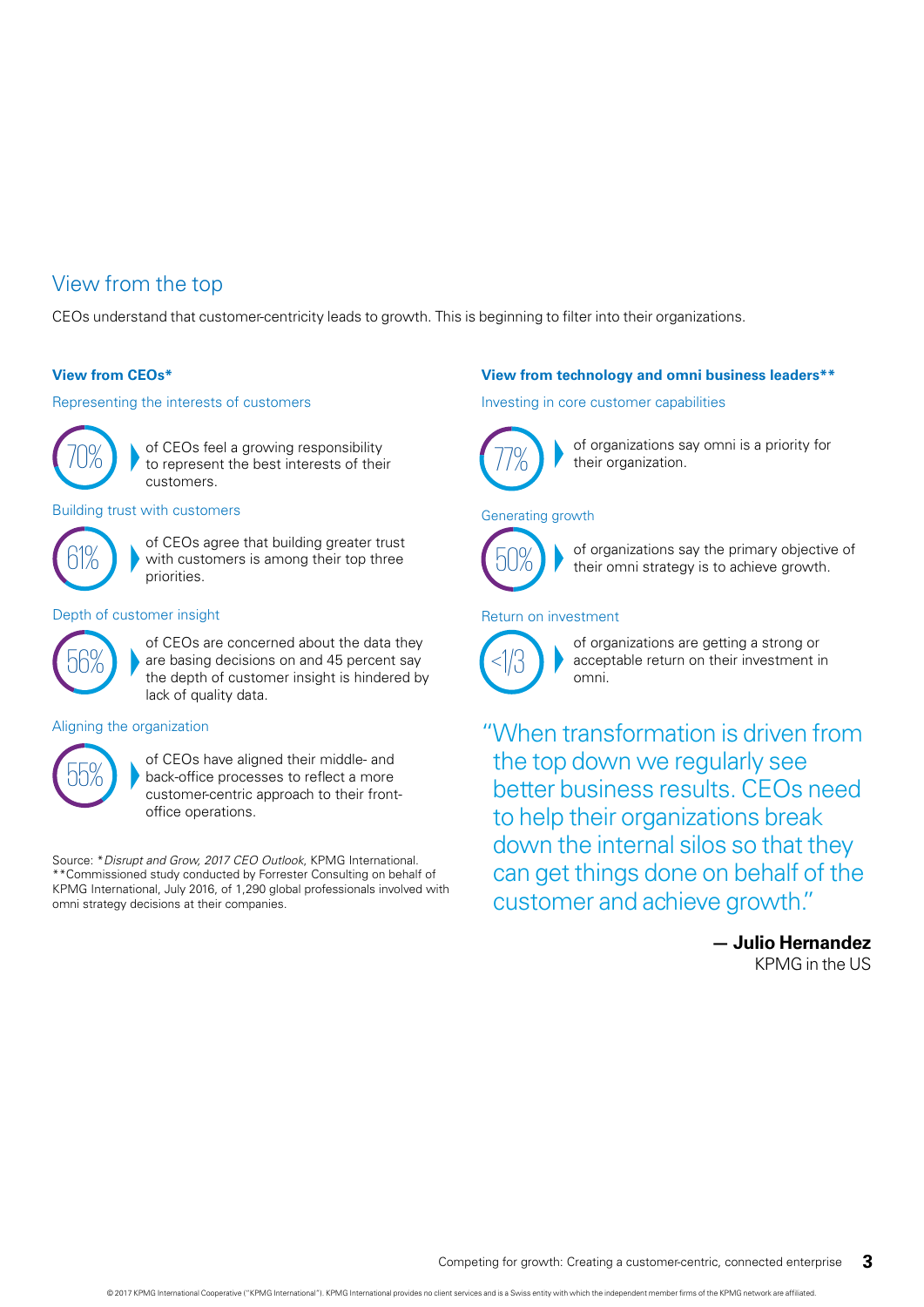### How can you stay ahead of rising customer expectations?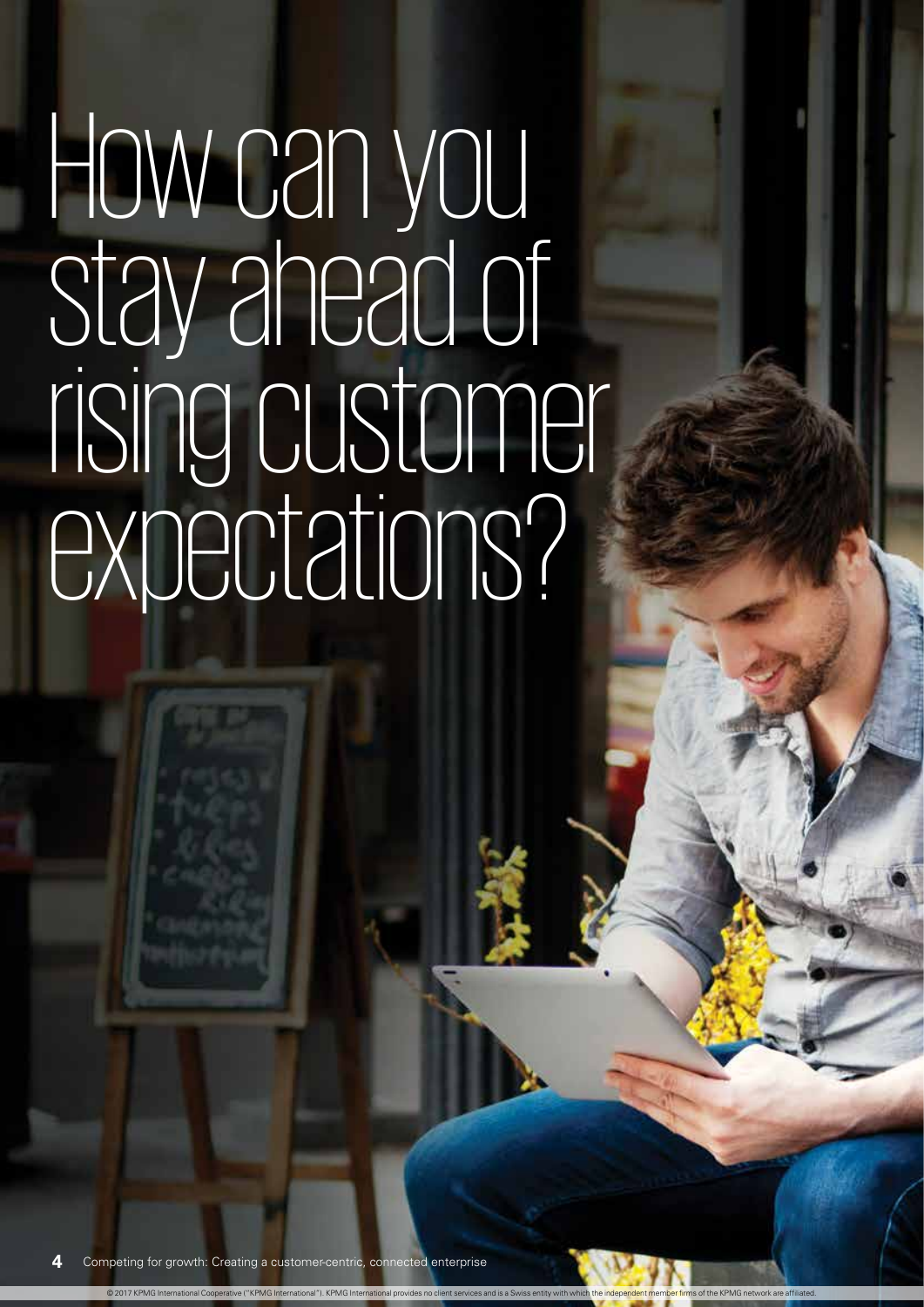Today's customers are connected; they are demanding, empowered and informed with unlimited information and choice. Yet, 38 percent of CEOs say they are not leveraging digital as a means to connect to their customers as effectively as possible.<sup>1</sup> Considering the digital world we live in, that means a call to action.

This new environment has created a fiercely competitive marketplace where brands must transform rapidly to meet evolving customer expectations. Disruption has become pervasive; challenging business models, legacy products and entire industries. Even the most highly regulated markets and companies are no longer immune.

Therefore, delivering on the customer imperative for a connected experience requires organizations to be responsive, resilient and closer to their customers than ever before. The ability to understand and meet customer expectations is a primary driver of growth, as confirmed by our research.

To survive and thrive, organizations must continually understand and manage the expectations of their customers — as well as the partners who engage those end customers — and create differentiated experiences that go beyond multichannel interactions. These expectations span four key experience attributes:

- **1. Brands** must be perceived as trustworthy, attractive and differentiated from their competition.
- **2. Products and services** must be relevant, transparent and consistent.
- **3. Customers' interactions with a company** must be personal, seamless, frictionless and timely.
- **4. A company's people** must be truly customer-centric: knowledgeable, reliable and empowered.

Disruption has become pervasive, " challenging business models, legacy products and entire industries. Even the most highly regulated markets and companies are no longer immune."

Businesses must put the customer at the center and elevate customer experience as a competitive differentiator. However, the ability to consistently align the experience expectations with experience delivery has proven a critical and enduring challenge, according to our research.

This struggle is largely because too many organizations are focused on solving their front-office issues without aligning their middle and back offices to execute and deliver on their customer promise. They're facing obstacles like customer data that's buried in different business units, products and pricing that vary across channels, and supply chains that can't meet the commitments made to customers.

### **Customer centricity drives sales growth**

According to a 2016 study from KPMG Nunwood, companies that are more customer-centric have higher sales growth than companies that are not customer-centric.

### **Sector revenue growth rate (2015–16)**



Source: Fortune 250 list data (2015, 2016); Nasdaq revenue data; Customer Experience Excellence in the US — KPMG Nunwood 2016.

<sup>1</sup>*Disrupt and grow, 2017 CEO Outlook*, KPMG International.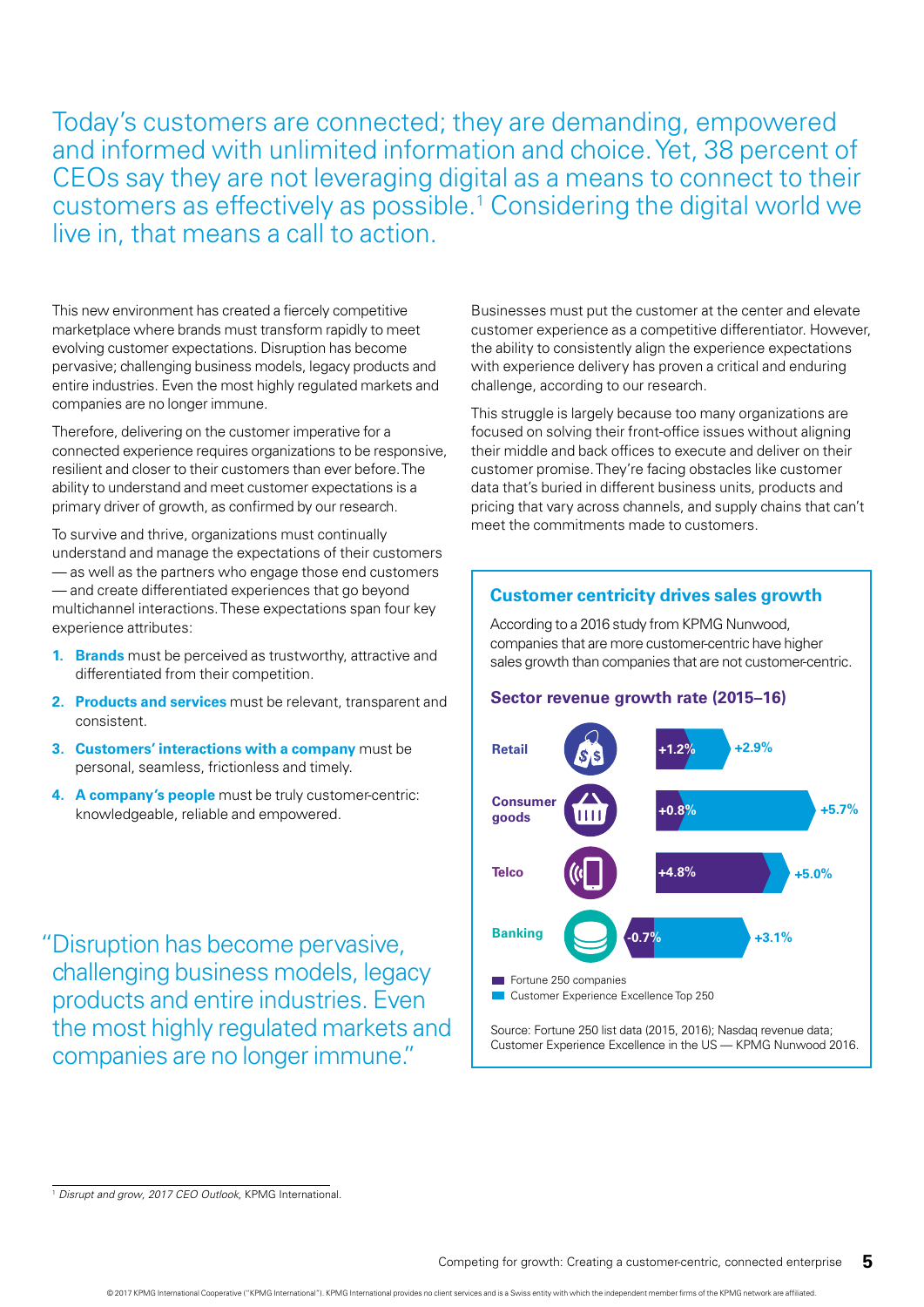Becominga connected enterprise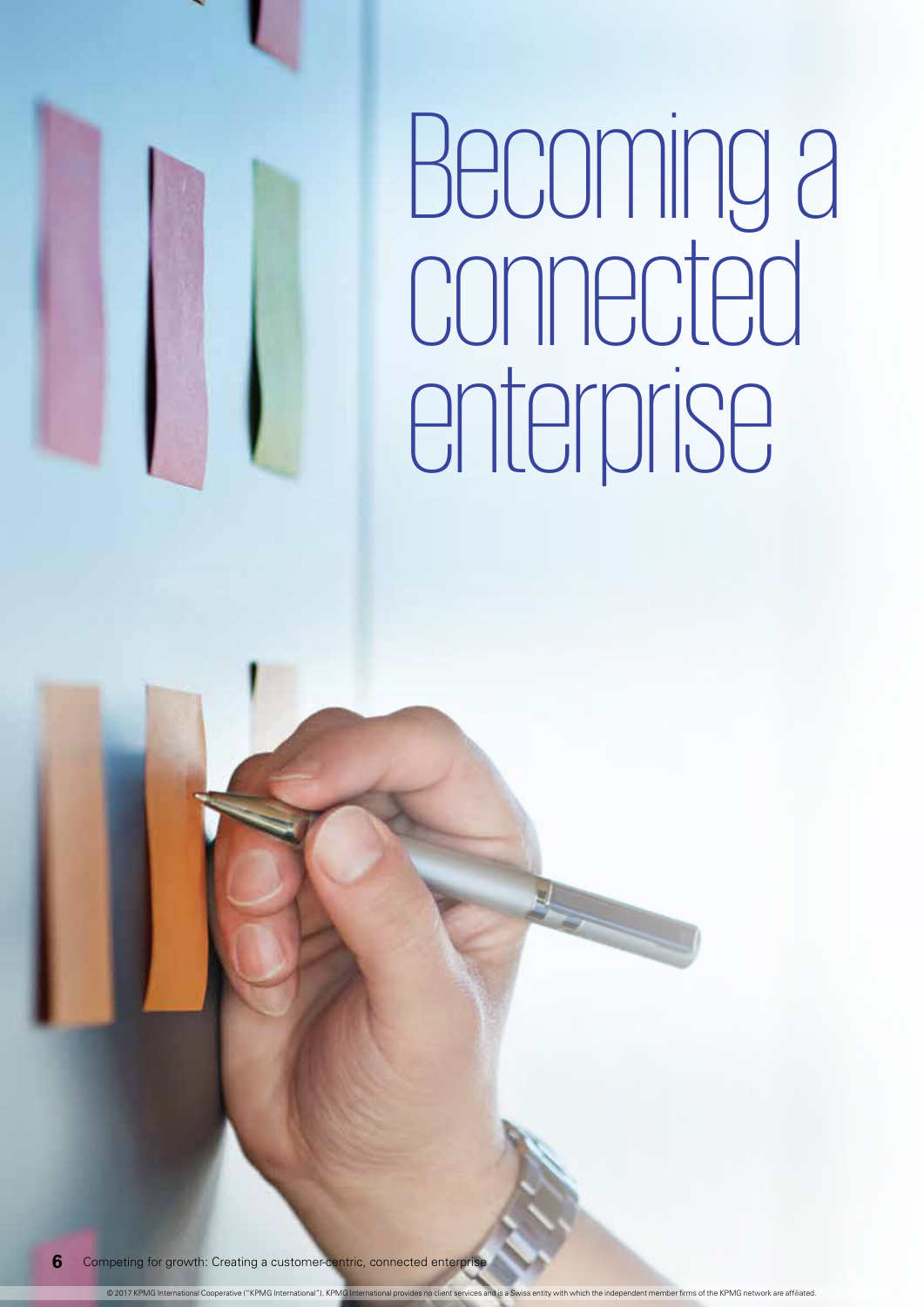High-performing organizations recognize that to become truly customer-centric — and deliver experiences that create value for both the customer and the company — they need to get connected. That means connecting to their customers with compelling value propositions, opportunities and interactions. It also means connecting their front, middle and back offices to execute the customer growth agenda effectively and efficiently while also connecting and aligning with their channel and business partners to jointly deliver on commitments to customers. Lastly, it means staying connected to market dynamics and digital signals.

KPMG refers to this level of maturity as the connected enterprise and it goes far beyond channel harmonization.

According to our research, high-performing organizations are getting connected by making significant investments across eight connected enterprise capabilities. They are doing this to a greater degree than less mature organizations. These connected enterprises are able to understand what customers need and value, and they achieve it by delivering the intended experience profitably. They also have the responsiveness and resiliency to evolve with the changing consumer and competitive landscape to consistently deliver on their customer promise.

| <b>Experience</b><br><b>attributes</b> | <b>Connected enterprise</b><br>capability                 | <b>Description</b>                                                                                                                                                                                                                                                                                                |  |
|----------------------------------------|-----------------------------------------------------------|-------------------------------------------------------------------------------------------------------------------------------------------------------------------------------------------------------------------------------------------------------------------------------------------------------------------|--|
| <b>Brand</b>                           | <b>Product, pricing and</b><br>customer strategy          | The ability to deliver relevant, valuable and consistent products,<br>services, experiences, pricing and offers that are targeted to their<br>intended customer segments.                                                                                                                                         |  |
|                                        | <b>Experience centricity</b>                              | The ability to design and deliver a seamless and personal customer<br>experience that continually meets evolving expectations across all<br>physical and digital touch points to drive engagement, satisfaction<br>and loyalty. Experience centricity applies to prospects, customers,<br>employees and partners. |  |
| Products/<br>services                  | <b>Responsive supply</b><br>chain                         | The ability for a customer to select, receive and return products/<br>services when, where and how it is convenient for them and in a way<br>that is enabled through advanced, analytics-driven demand planning,<br>inventory management and distribution.                                                        |  |
|                                        | Partnerships,<br>alliances and vendor<br>management       | The ability to effectively leverage third-party entities to increase speed<br>to market, reduce costs or supplement capability gaps to deliver on the<br>customer promise.                                                                                                                                        |  |
|                                        | <b>Advanced data and</b><br>analytics                     | The ability to harness and use data, analytics and insights to engage<br>and execute in a thoughtful and orchestrated manner across all touch<br>points while also protecting customer data integrity, privacy and<br>security.                                                                                   |  |
| nteractions                            | <b>Technology</b><br>architecture<br>and enablement       | The ability to leverage technology systems and expertise to effectively<br>and efficiently deliver cross-channel experiences, provide employees<br>with enabling tools and synchronize with partners and the broader<br>digital ecosystem.                                                                        |  |
|                                        | <b>Seamless commerce</b>                                  | The ability to deliver a convenient, secure transaction experience that<br>meets customer preferences while ensuring payment technologies are<br>integrated and provide a consistent experience across channels.                                                                                                  |  |
| eople                                  | <b>Organization</b><br>alignment<br>and people capability | The ability for an organization to marry outside-in customer<br>perspectives with inside-out experience management processes and<br>capabilities, including top-down executive vision, cultural alignment,<br>matrixed and agile organizational structures and integrated, aligned<br>performance management.     |  |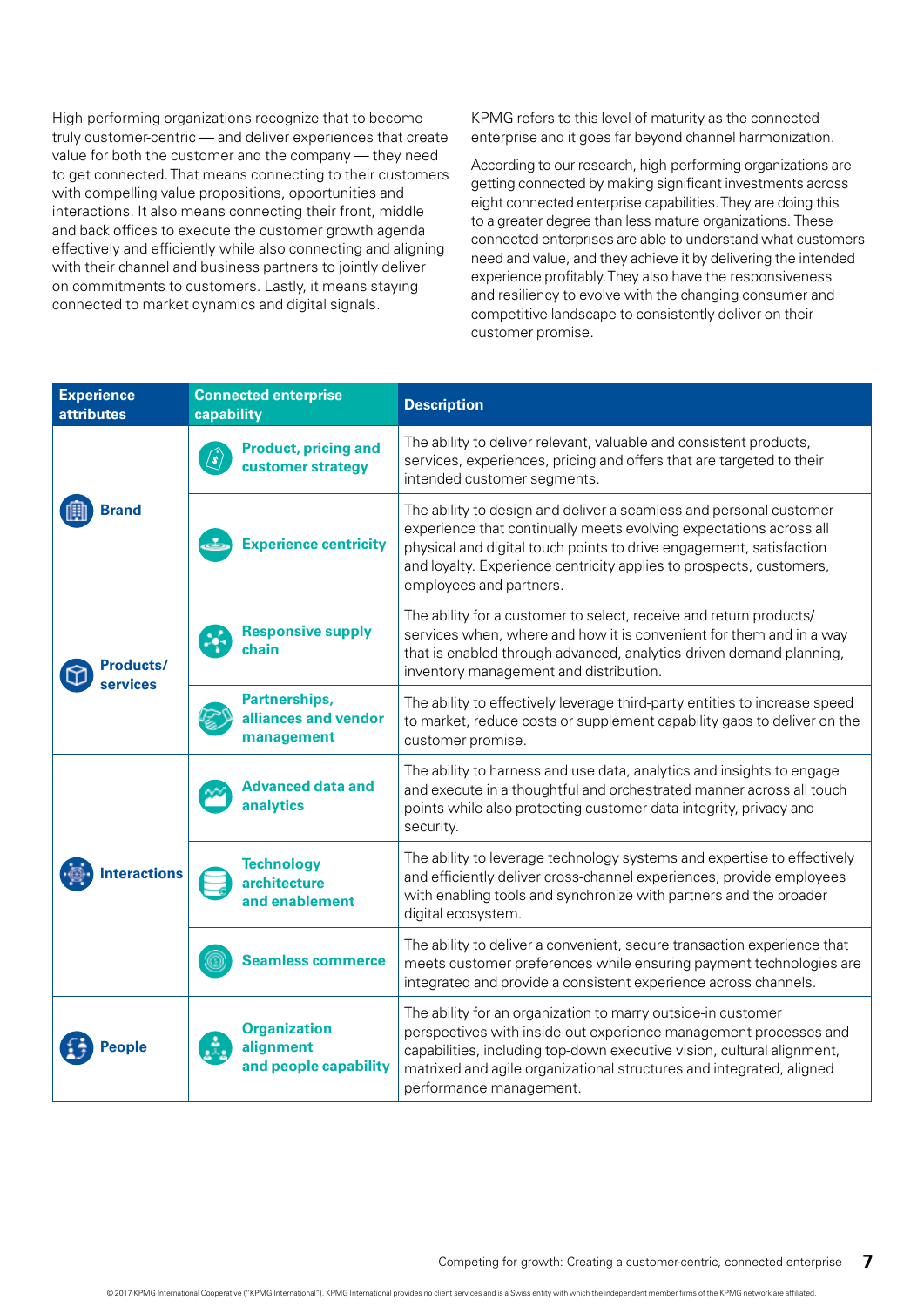### Capturing thevalue opportunity in a connected enterprise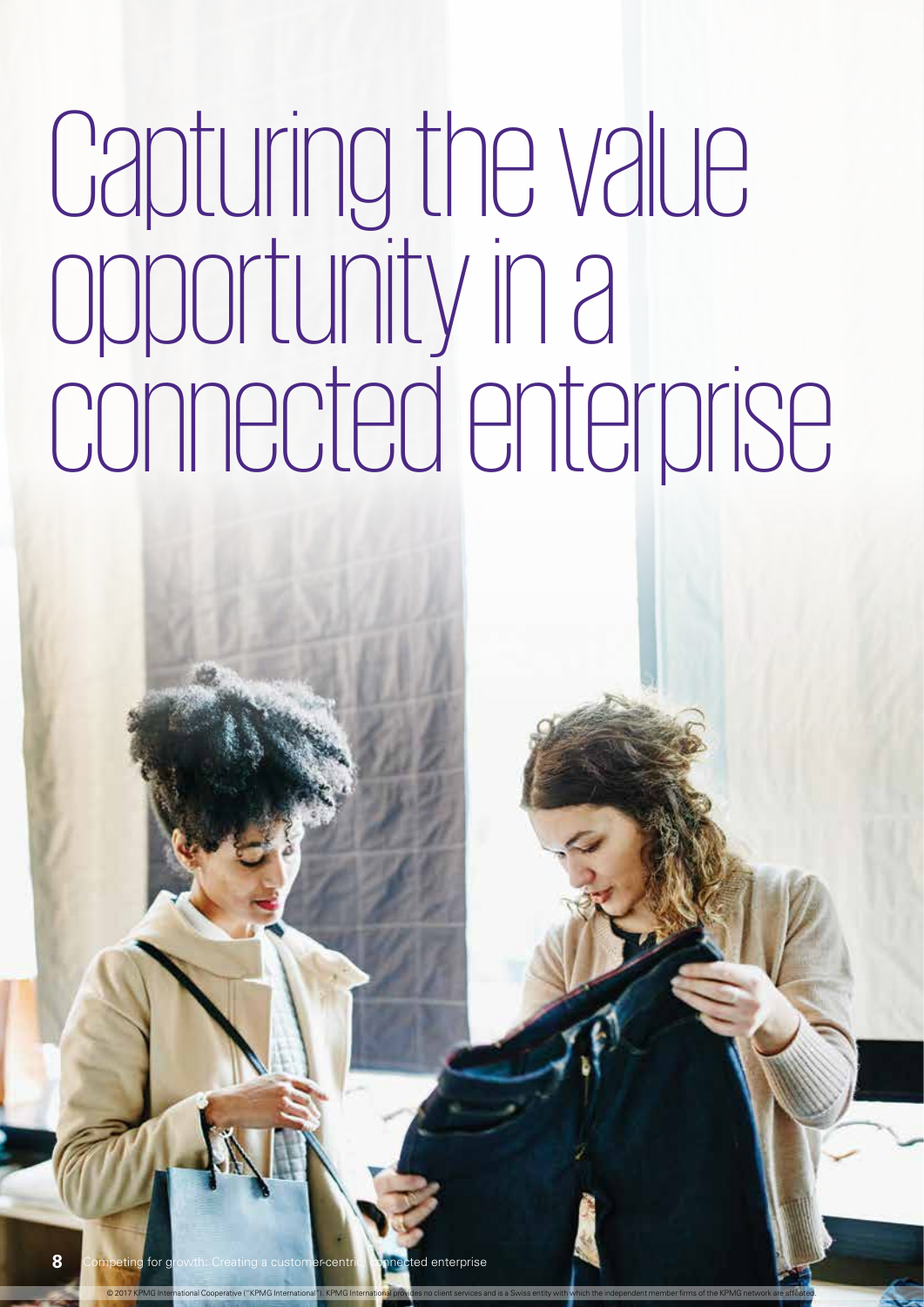### Our research shows that it pays to be connected. Compared with less mature organizations, companies that invest across the eight capabilities are meeting customer expectations.

### **Delivering against expectations**

('Exceeds expectations' shown.\*)



Moreover, compared with less mature organizations, companies that invest across the eight capabilities are significantly more likely to meet their business objectives.

### **Please rate your company on its ability to execute on the following objectives.**



('Excellent' or 'good' shown.\*)

\*Base: 314 global professionals at companies investing in all eight omnichannel capabilities and 976 not investing in all eight capabilities. Source: A study conducted by Forrester Consulting on behalf of KPMG, July 2016.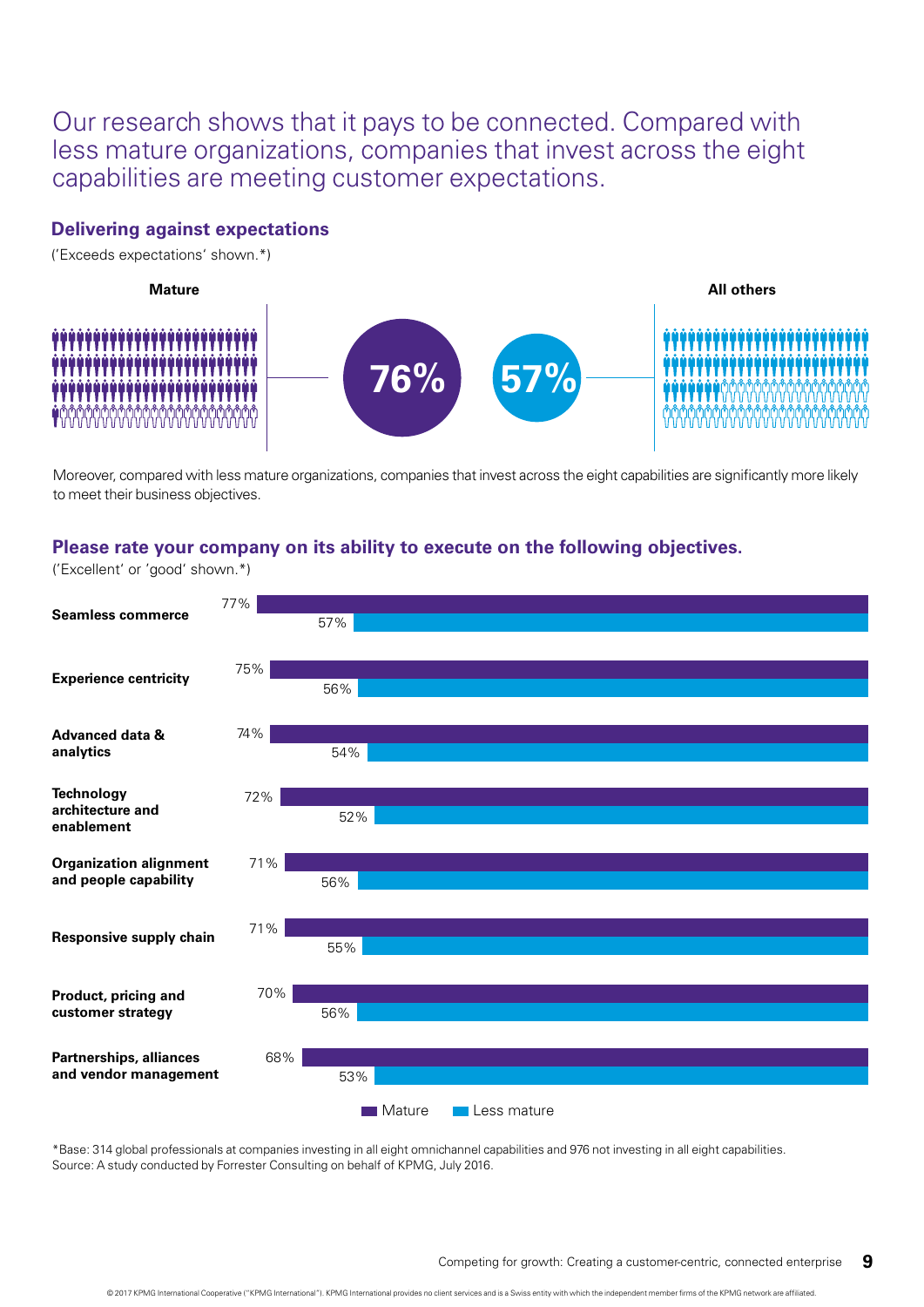Fifty-one percent of mature organizations are using 5+ metrics to measure ROI versus 42 percent of less mature organizations.



**Mature organizations also are more likely to see an acceptable return on their investment in customer initiatives.** 

"Investing in the eight capabilities is only part of the equation. Brands also must have a clear understanding of where and how they're investing so they can fully benefit from the connected enterprise approach. Only then will they be able to deliver what consumers want'

### **— Duncan Avis**

Global Connected Enterprise Architect, KPMG in the US

\*Base: Variable; global professionals at companies with mature omnichannel strategies and those at less-mature companies that are measuring ROI on their omnichannel investment. Source: A study conducted by Forrester consulting on behalf of KPMG, July 2016.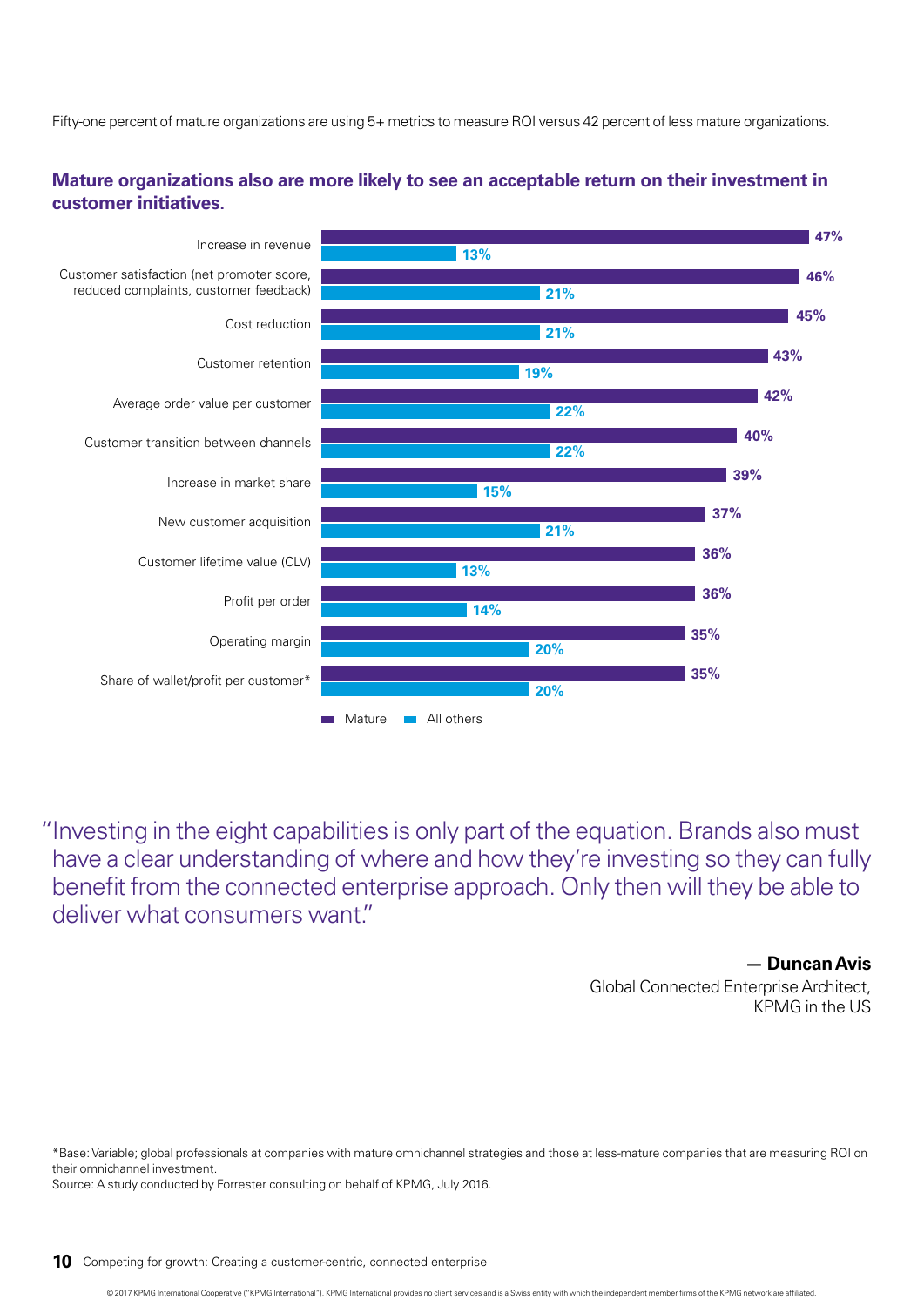### **Omnichannel success metric**

**Customers' experiences exceed expectations AND Successful execution on one or more omnichannel business objectives AND ROI achieved on one or more metric(s)** 



When you consider all of these omnichannel success factors — meeting customer expectations, meeting business objectives and achieving ROI — mature frms, or what we call connected enterprises, are roughly twice as likely to achieve omnichannel success when compared with organizations that do not invest in the eight capabilities.

Connected enterprises also enjoy:

- **Better customer retention,** with 89 percent of customers retained, compared to 33 percent for companies with weak omni strategies.<sup>2</sup>
- **Lower annual per-customer contact costs,** with a 7.5 percent year-on-year decrease compared to 0.2 percent for laggards.3
- **Higher annual revenues,** with a 9.5 percent year-on-year increase versus an average 3.4 percent.4 —
- **Greater customer lifetime value,** as customers who purchase through both physical and online locations have a 30 percent higher lifetime value than those who use only one channel.<sup>5</sup>

<sup>2</sup> Aberdeen Group

<sup>&</sup>lt;sup>3</sup> Aberdeen Group

<sup>4</sup> Google

<sup>5</sup> eMarketer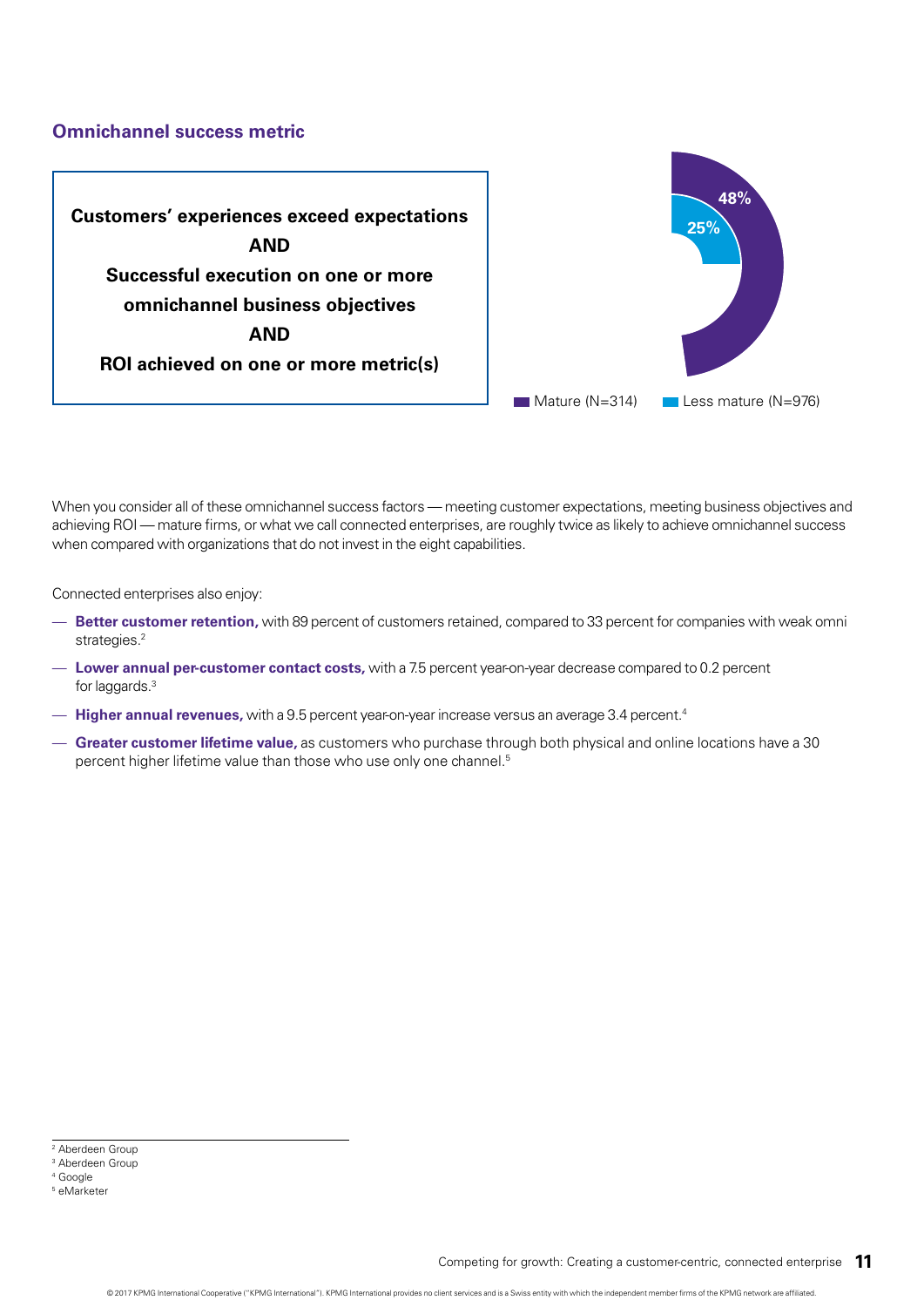Ultimately when it comes to capturing value, the work KPMG member firms do with clients shows that the connected enterprise enables organizations to better manage and modify expectations and deliver the right experience — at the optimum value. That is, mature organizations are more successful at striking the right balance between what customers expect

and what makes financial sense. They do it by mastering the economics of customer experience. Simply stated, enterprises need to manage both experience expectations and experience delivery and execution, recognizing the power of the eight connected enterprise capabilities working together.



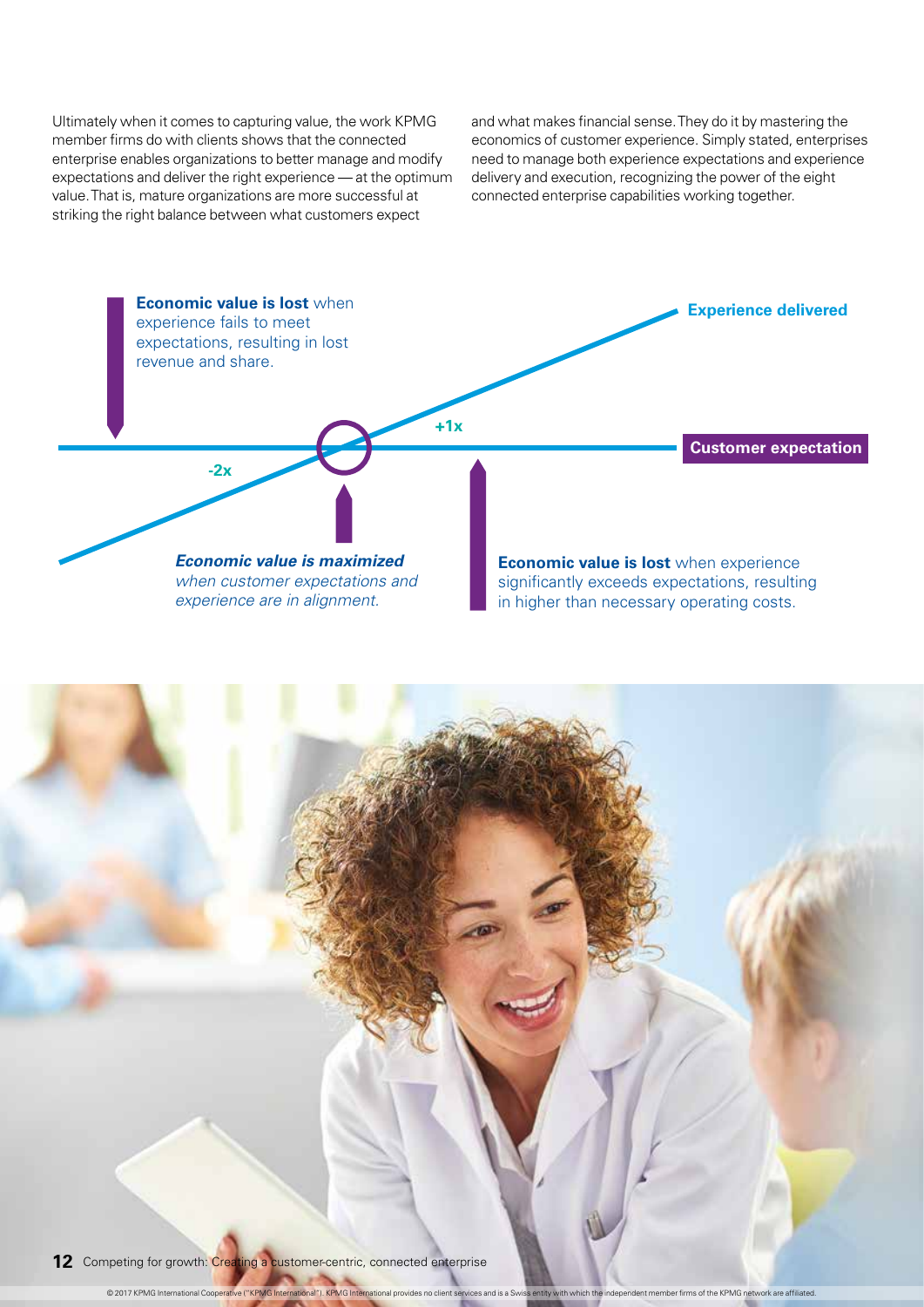Creating a connected enterprise " is not just about the front office  $$ it is across the entire enterprise value chain. While we know that addressing this is a top priority, many organizations have not yet set or executed on their omni strategies. There is tremendous financial impact to getting this right — gains in revenue, efficiency, retention and customer lifetime value."

### **— Julio Hernandez**

Lead Partner of the KPMG Global Customer Center of Excellence and Customer Advisory Lead for KPMG in the US

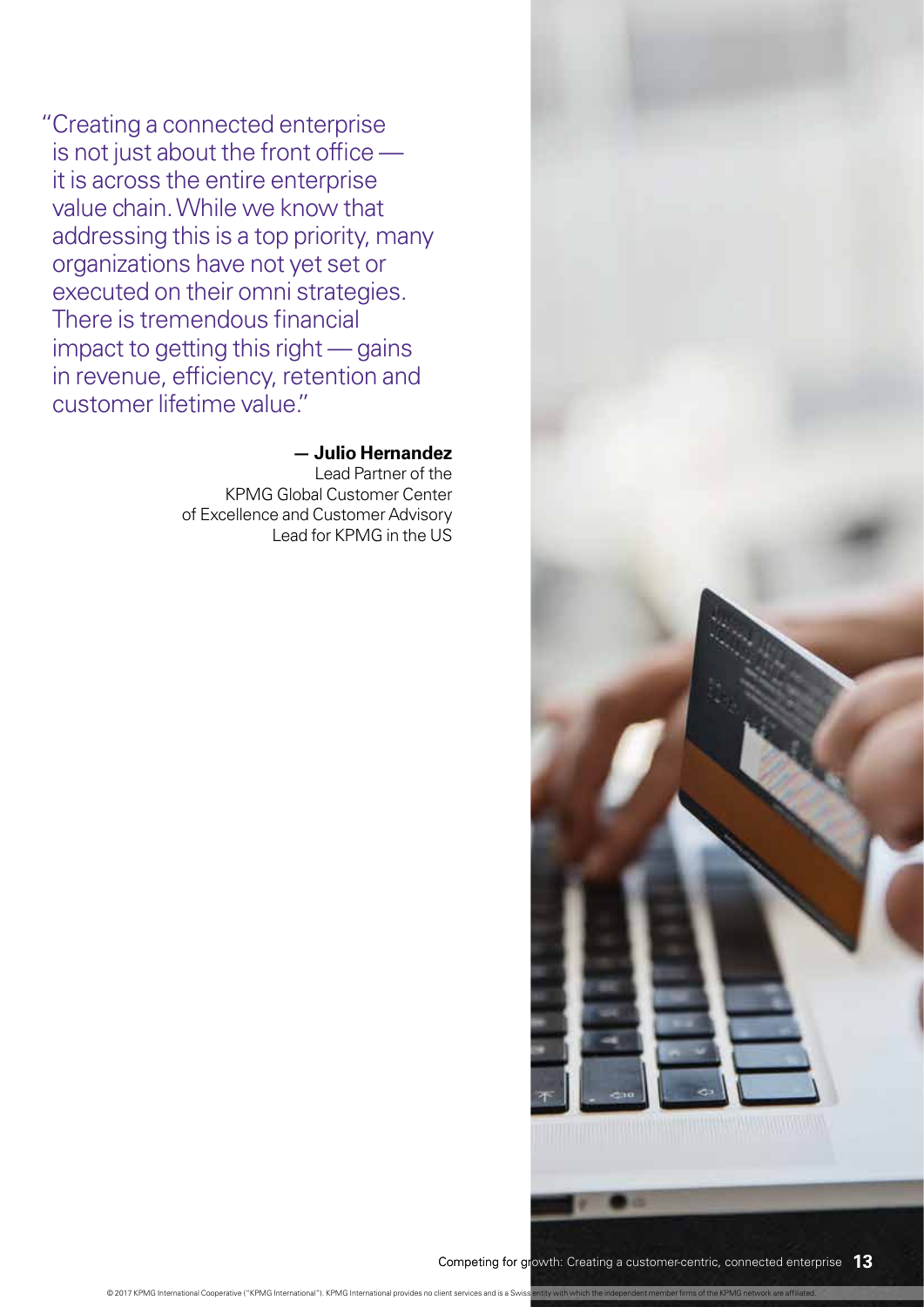# Chartingthe way forward

customer-centric, connected enterprise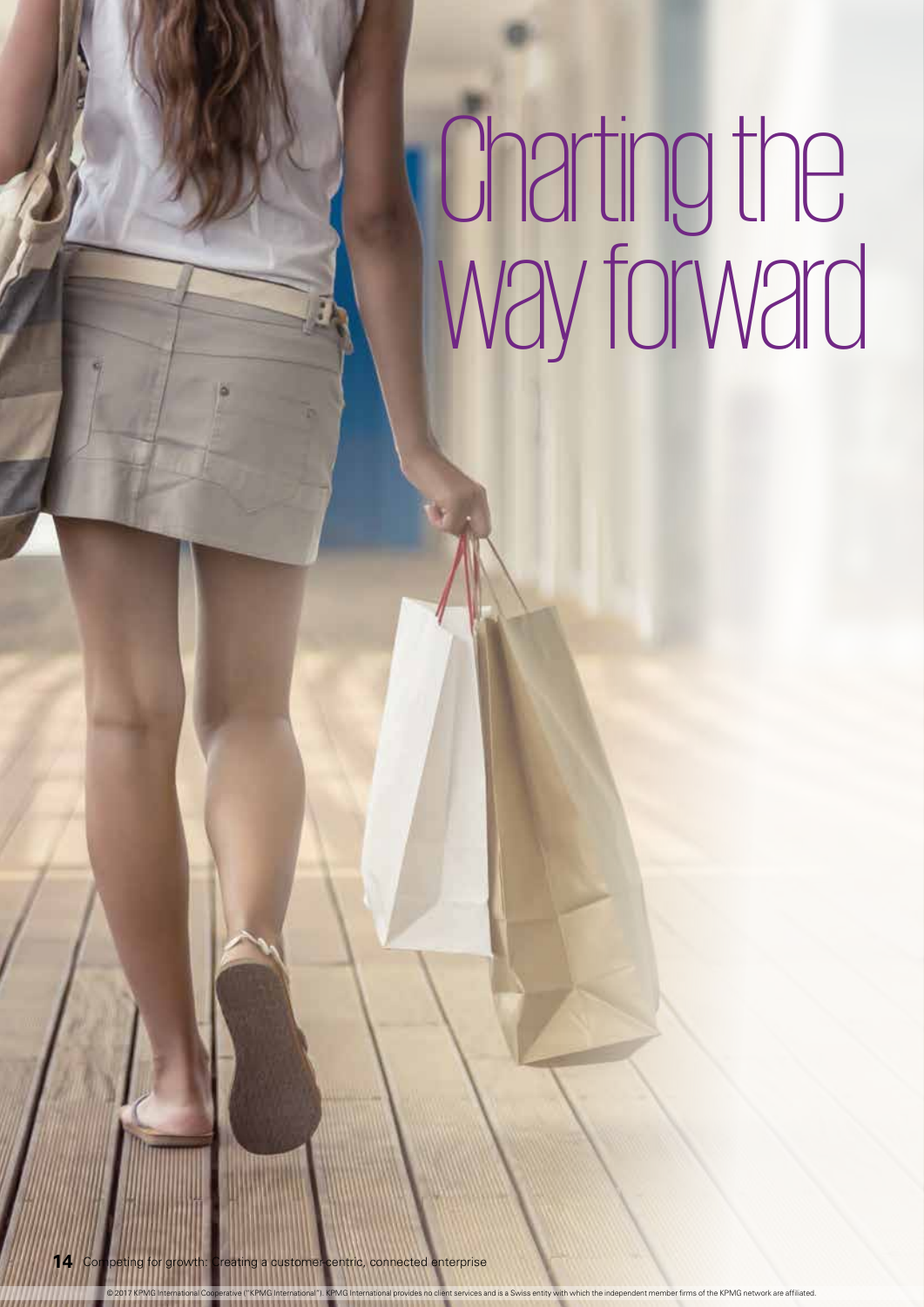### Despite this compelling evidence, our research shows that just 24 percent of organizations are investing in all eight capabilities of a connected enterprise.

How can you get into action? Keep in mind that becoming a connected enterprise is an ongoing journey — not an end state. Here are some key steps for developing your strategy:

- **1. Understand how you are performing today.** Consider several dimensions: What are your customers telling you about the services and products you are delivering to them - are they promoters, satisfied, profitable? If not, where is the breakdown occurring? How is your organization performing on each of the eight capabilities of a connected enterprise? To what extent is the business ensuring the eight capabilities are working together to provide a seamless experience for the customer?
- **2. Defne the customer experience your business wants to deliver** based on a clear understanding of the voice of the customer, the marketplace including competitive and comparative practices and experiences, and the

economics of these experiences on your existing and target customers.

- **3. Identify the necessary requirements for delivering the appropriate customer experience** using the eight capabilities of a connected enterprise and understand where there are gaps in your company's ability to execute today.
- **4. Develop a road map for closing the connected enterprise gaps.** Create a detailed business case for each initiative, with clear linkages to desired value and required capabilities.
- **5. Execute the plan and continually monitor your progress** from your customers' perspective, the economics of the experiences delivered and your competitive positioning.

| <b>Connected enterprise</b> |                                                      | <b>What good looks</b>                                              | <b>What good looks</b>                                                                |
|-----------------------------|------------------------------------------------------|---------------------------------------------------------------------|---------------------------------------------------------------------------------------|
| capabilities                |                                                      | like for customers                                                  | like for organizations                                                                |
| $s^{\circ}$                 | Product, pricing<br>and customer<br>strategy         | Connection to the brand, relevance<br>of product and experience     | Products/services, pricing and promotions are<br>optimized leveraging real-time data  |
|                             | Experience                                           | Experience the brand promise across                                 | Decisions about customer experience are made to                                       |
|                             | centricity                                           | all touch points                                                    | optimize the economic value of priority customers                                     |
|                             | Responsive                                           | Receive products and services when,                                 | Leverage innovation-driven demand, inventory                                          |
|                             | supply chain                                         | where and how it is convenient                                      | management and distribution                                                           |
| $\sqrt{2\pi}$               | Partnerships,<br>alliances and vendor<br>management  | Reap the benefit of partnerships without<br>compromising perception | Identify and leverage synergies with third parties<br>to overcome enterprise barriers |
|                             | Advanced data                                        | Personalized interactions with a brand,                             | Leverage real-time customer data to optimize                                          |
|                             | and analytics                                        | leveraging customer data                                            | the experience                                                                        |
|                             | Technology<br>architecture and<br>enablement         | Frictionless use of technology across<br>the journey and experience | Culture of innovation and agility driving speedy,<br>quality tech implementation      |
|                             | <b>Seamless</b>                                      | Seamless and secure payments for                                    | Preference-driven and integrated payment                                              |
|                             | commerce                                             | products/services across channels                                   | mechanisms across channels                                                            |
|                             | Organizational<br>alignment and<br>people capability | Seamless and consistent experience<br>across all brand interactions | Culture of inside-out experience centricity                                           |

### **What are the signals of success?**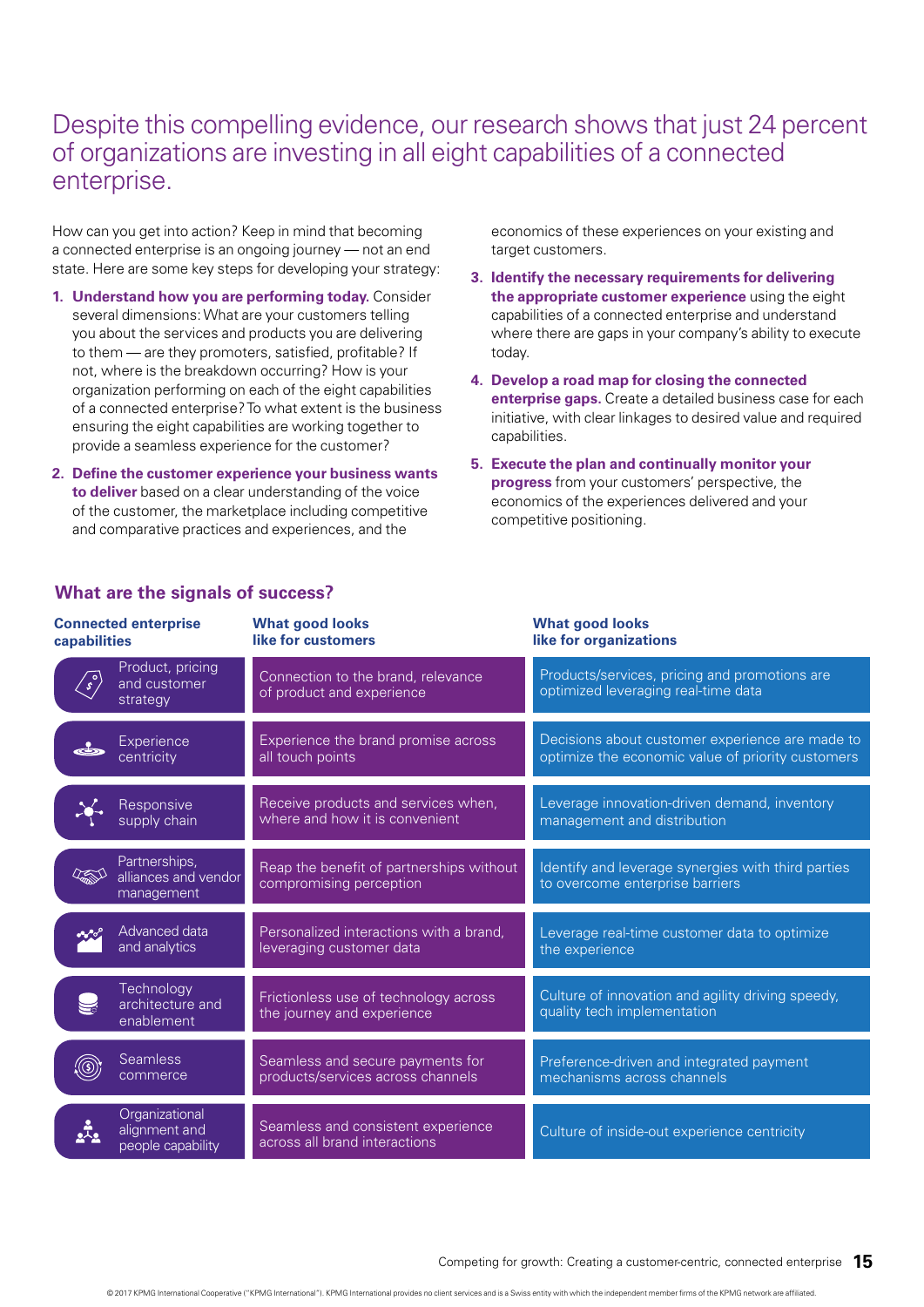## Why work with KPMG

Today's customers are better informed, better connected and more demanding than ever before. Customer experience is overtaking price and product as the number-one brand differentiator. Organizations are investing record amounts on customer-related initiatives, but not all are seeing a credible return on investment.

KPMG member firms combine expertise in strategy and implementation — as well as industry and functional knowledge — to create better customer outcomes that produce better business returns. That means looking beyond the front office to a wholesale transformation of functions such as marketing, sales and service — and linking them to the middle and back office. The resulting organization is closer to customers and can deliver interactions that are seamless, responsive, relevant and consistent, helping companies build greater loyalty and share of wallet. From ambition to implementation, KPMG member firms work alongside organizations on their journey to become customer-centric, balance cost against customer satisfaction and maximize opportunities to increase revenue.

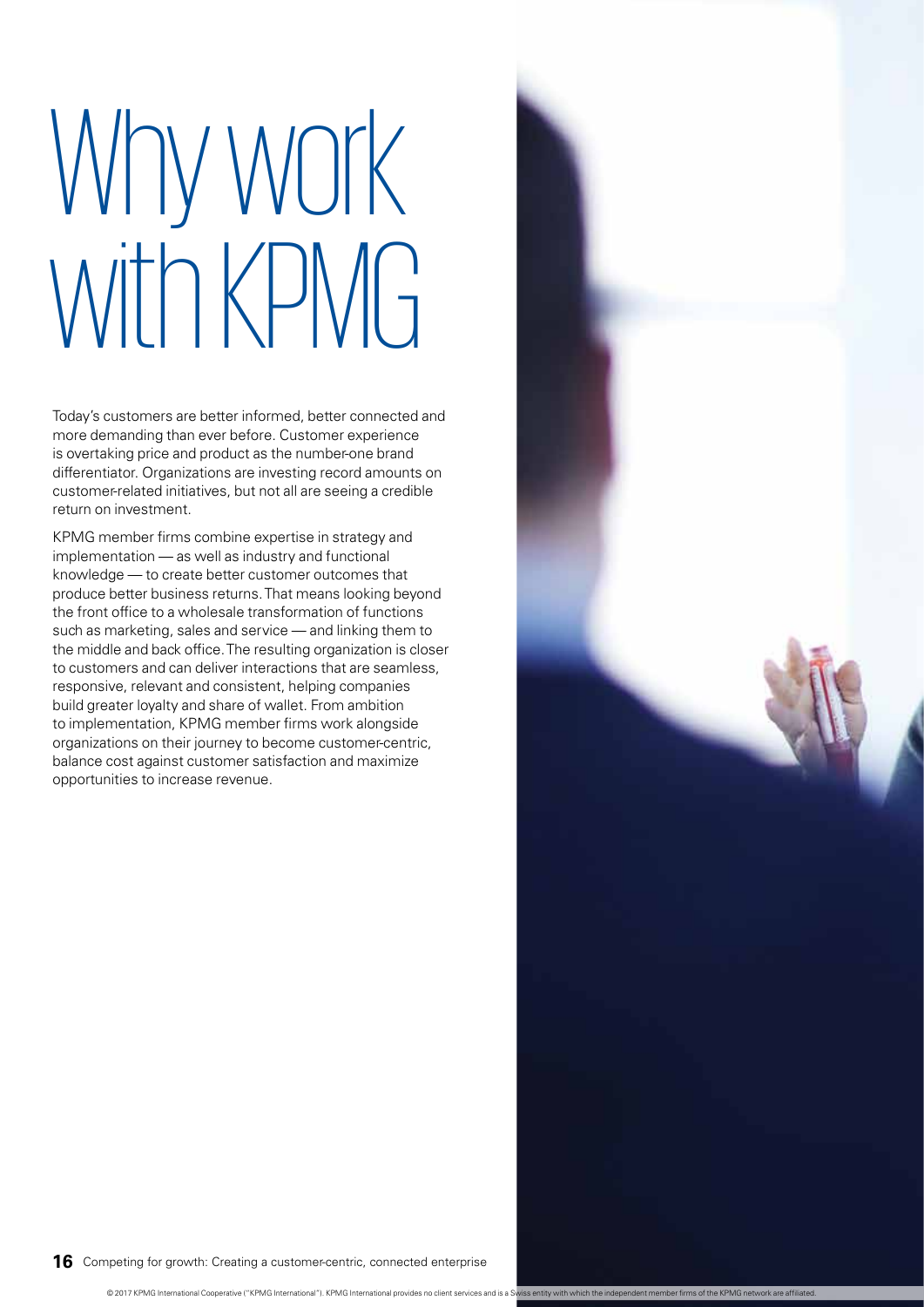